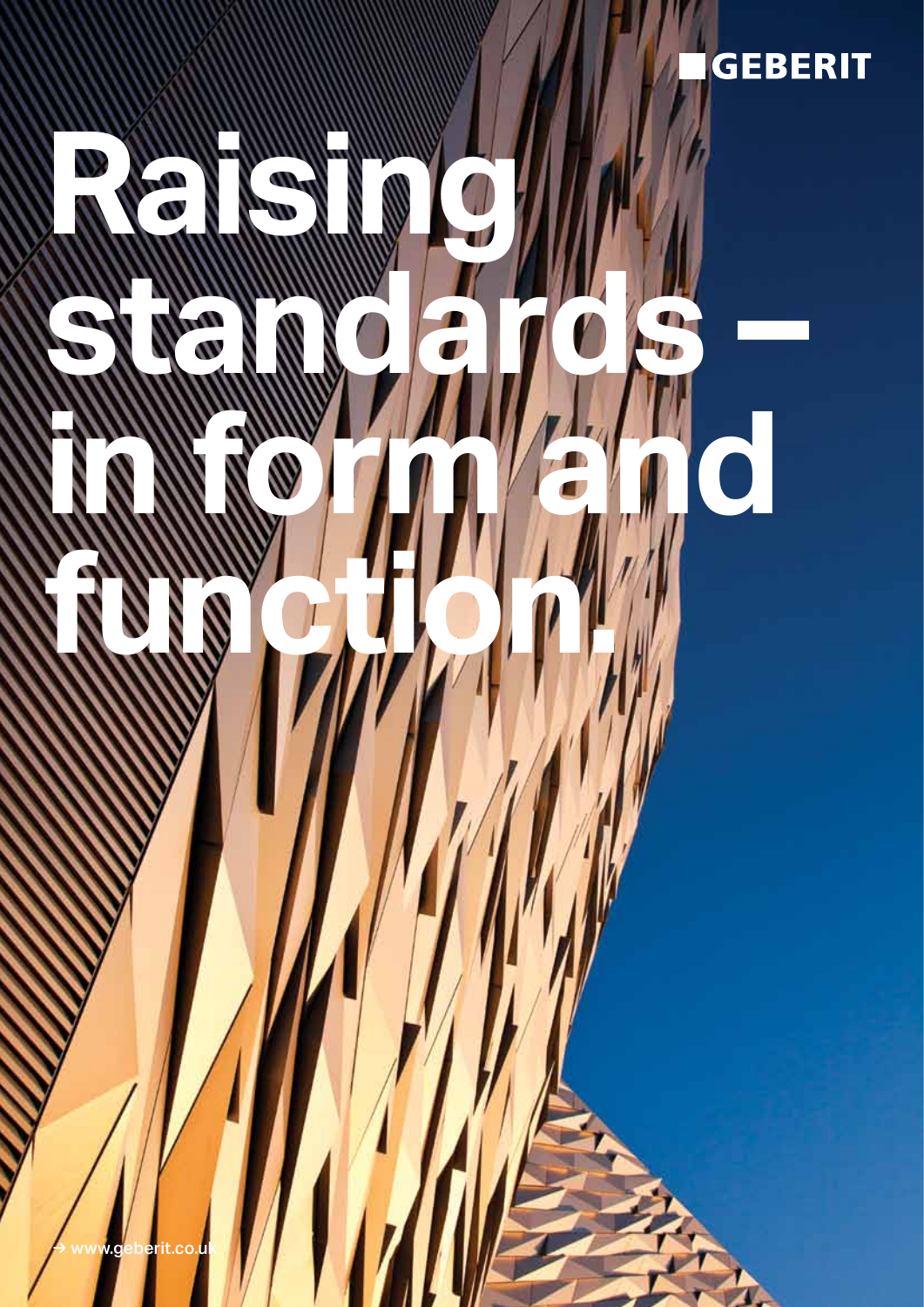# Case Study: **The Titanic Visitor Centre, Belfast.**

# **The Titanic Visitor Centre is a £97 million project, located in Belfast on the site where the Titanic was designed and built.**



#### ↑ The Titanic Visitor Centre in Belfast.

#### **→ Project Overview:**

Northern Ireland's biggest and most popular tourist attraction, the Centre boasts six floors featuring nine galleries that explore the sights, sounds, smells and stories of the Titanic, plus a 1,000-seat banqueting suite, education and community facilities, catering, retail space and basement car park.

Constructed using ground-breaking techniques, the building has a BREEAM 'Excellent' rating and includes a range of sustainable strategies, such as tri-generation CHP plant and a 56,000 litre rainwater harvesting system - with pipe-work courtesy of Geberit.

#### **→ Why Geberit**

The architecturally stunning roof, designed to mimic the bow of a boat, is 10 degree monopitch construction with walk-in secret gutters, falling tangentially at 5.2 and 5.6 degrees. Dams were designed across the two, 60 metre long gutters, enabling water to collect about the siphonic outlet of Geberit's Pluvia system, before cascading into the next dam.

"Conventional gravity outlets would not have been feasible with the volume of water collected and channelled into the 'flumes' and a traditional weir overflow couldn't be formed without interrupting the facade geometry and

spoiling the form of the building," explained Angus Waddington from Todd Architects.

"To combat these issues, an additional overflow system was installed. Geberit rose to the challenge of solving these potential issues and seemed to relish the opportunity to do something 'different'. They were fully supportive, providing technical assistance and calculations to review the unusual performance criteria."